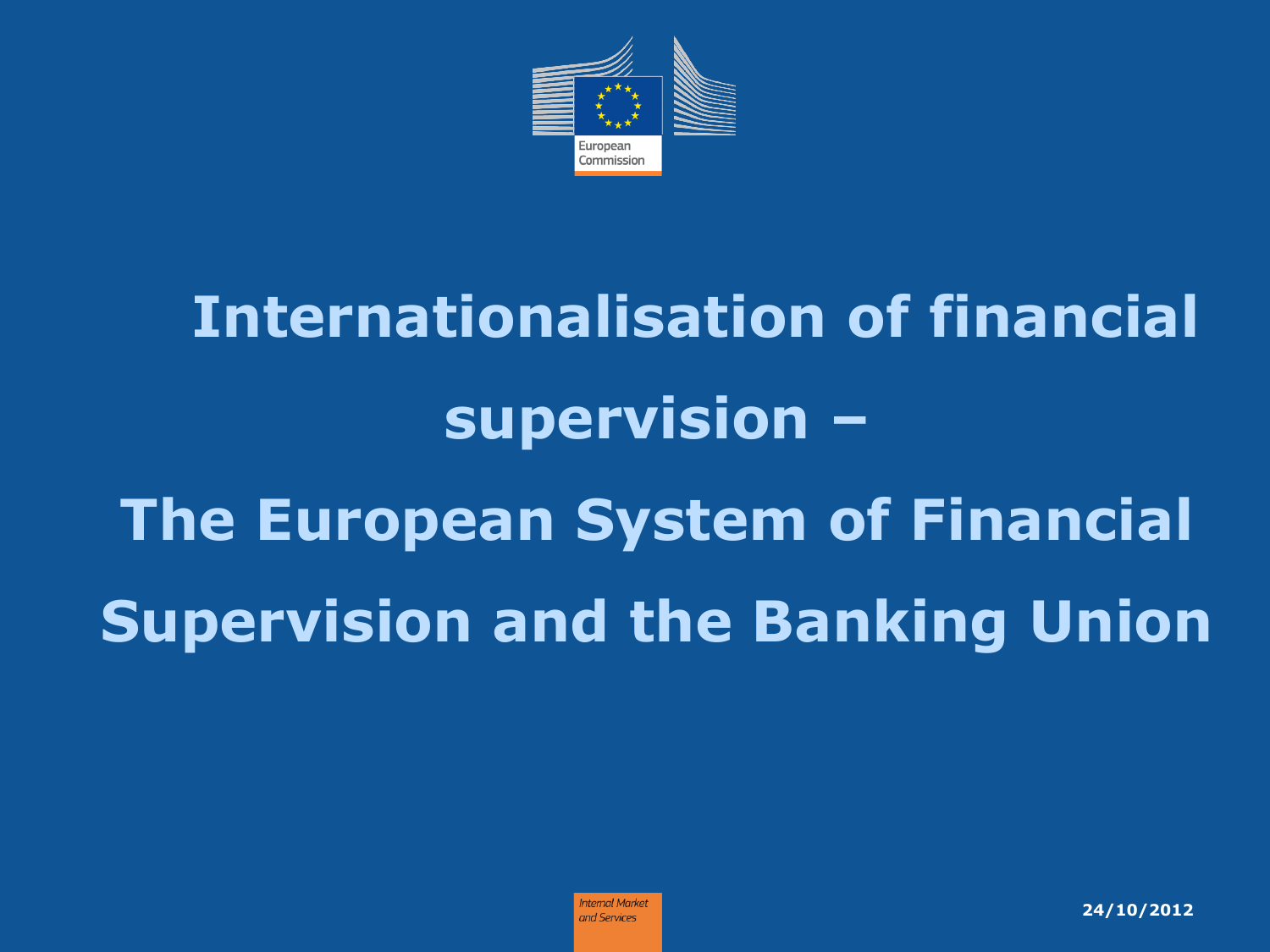

# **The European system of Financial Supervision**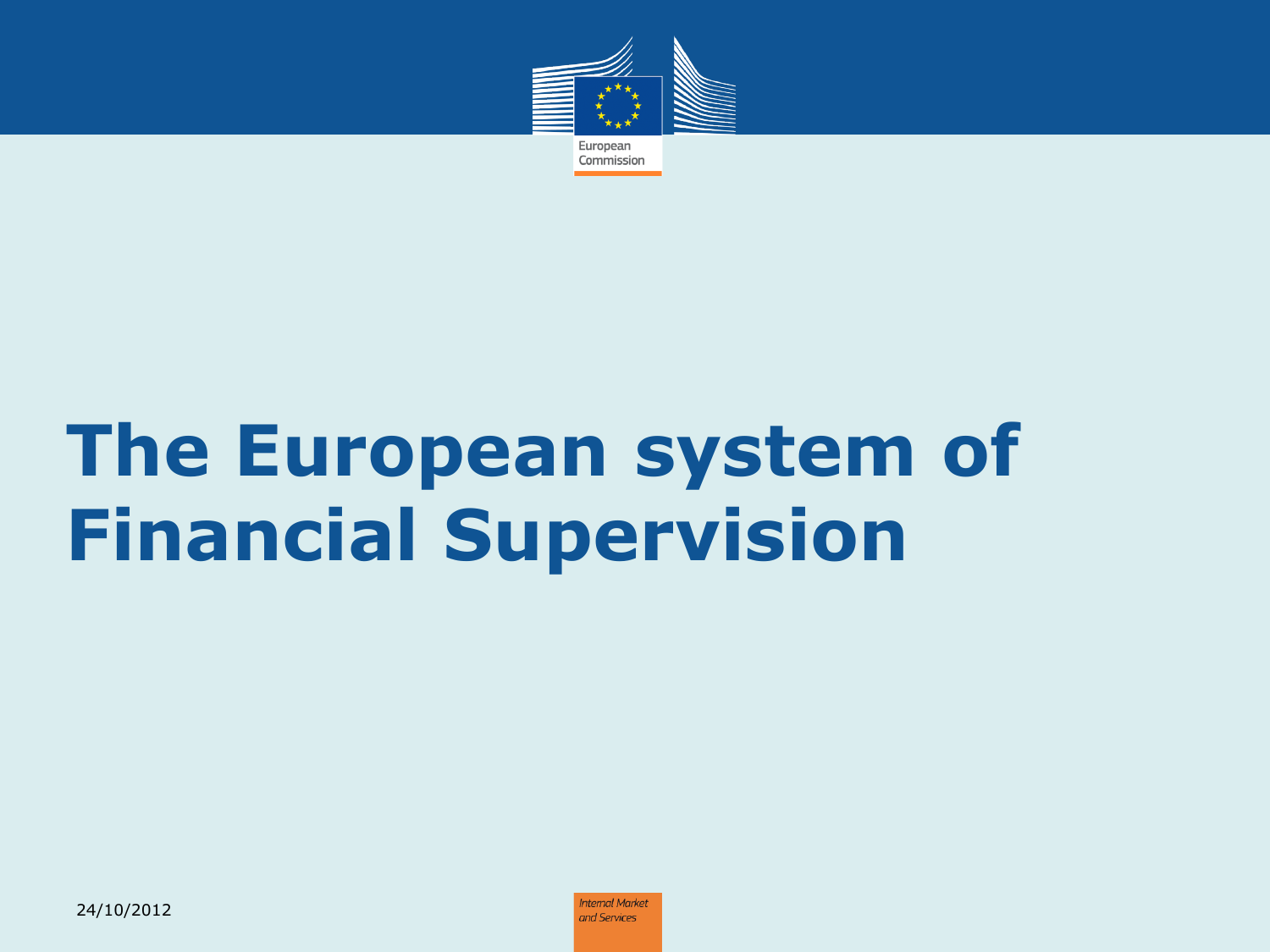

#### **The European System of Financial Supervision (ESFS)**

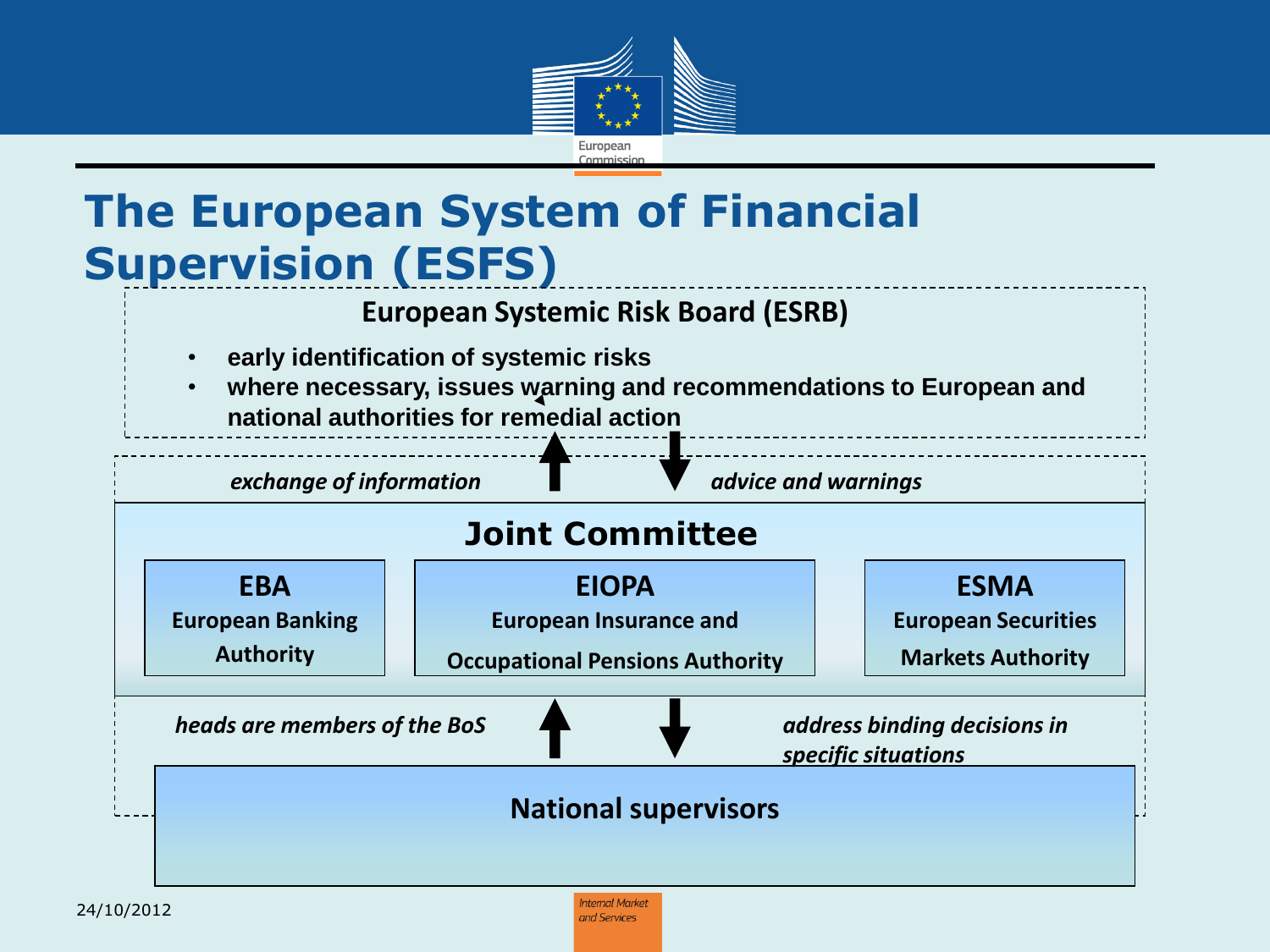

#### **Main tasks and powers of the ESAs (1/2)**

- *Guidelines and Recommendations;*
- *Development of technical standards;*
- *Ensure consistent application of EU law;*
- *Resolving disagreements between national supervisors;*
- *Action in emergency situations.*

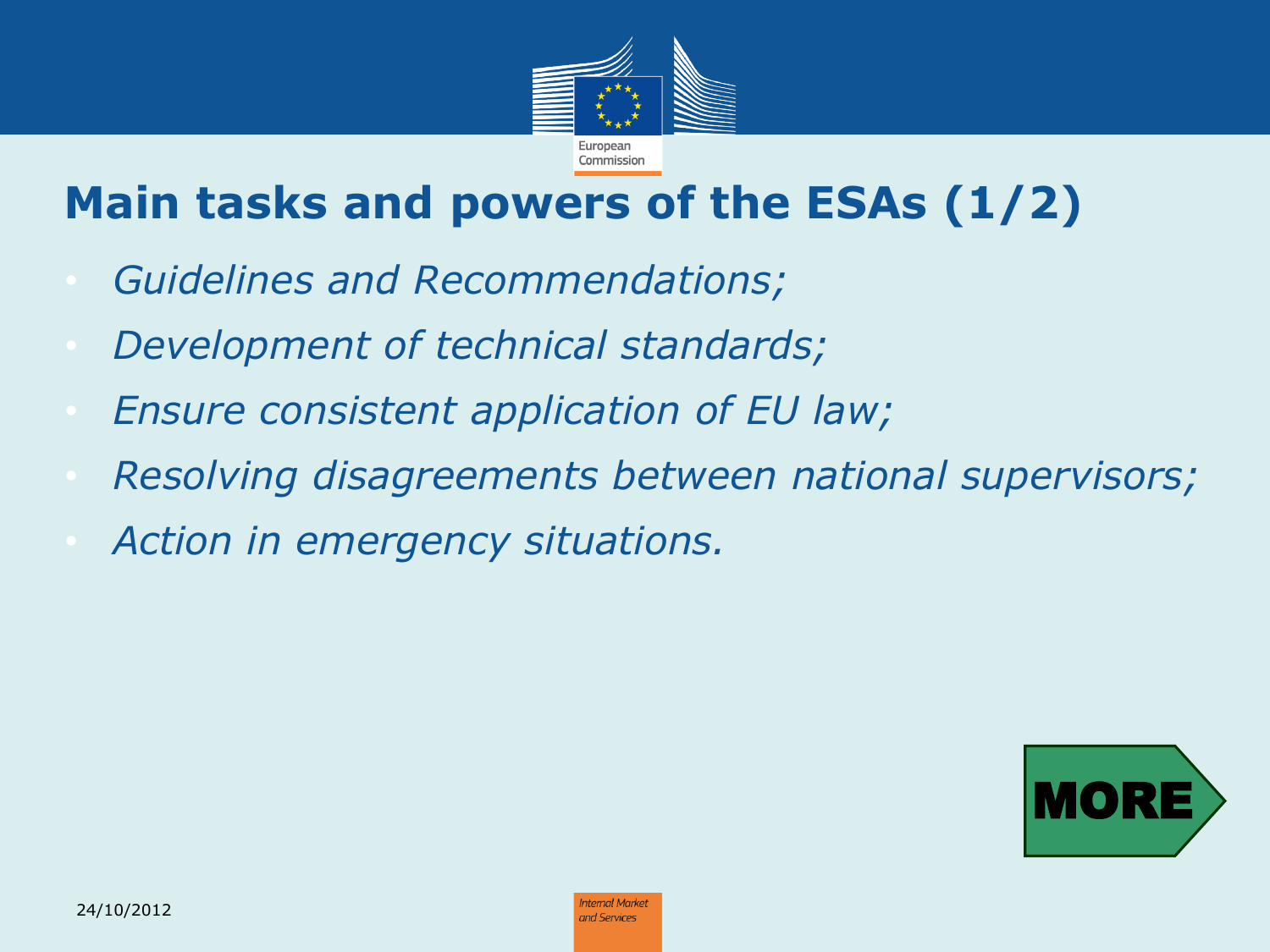

#### **Main tasks and powers of the ESAs (2/2)**

- ‣ Guidelines and Recommendations
- ‣ Development of technical standards
- ▶ Ensure consistent application of EU law
- ‣ Resolving disagreements between national supervisors
- **Action in emergency situations**

#### *Plus:*

- *Consumer protection and control of financial products;*
- *Monitoring systemic risk of cross-border financial institutions;*
- *Supervision of credit rating agencies (ESMA).*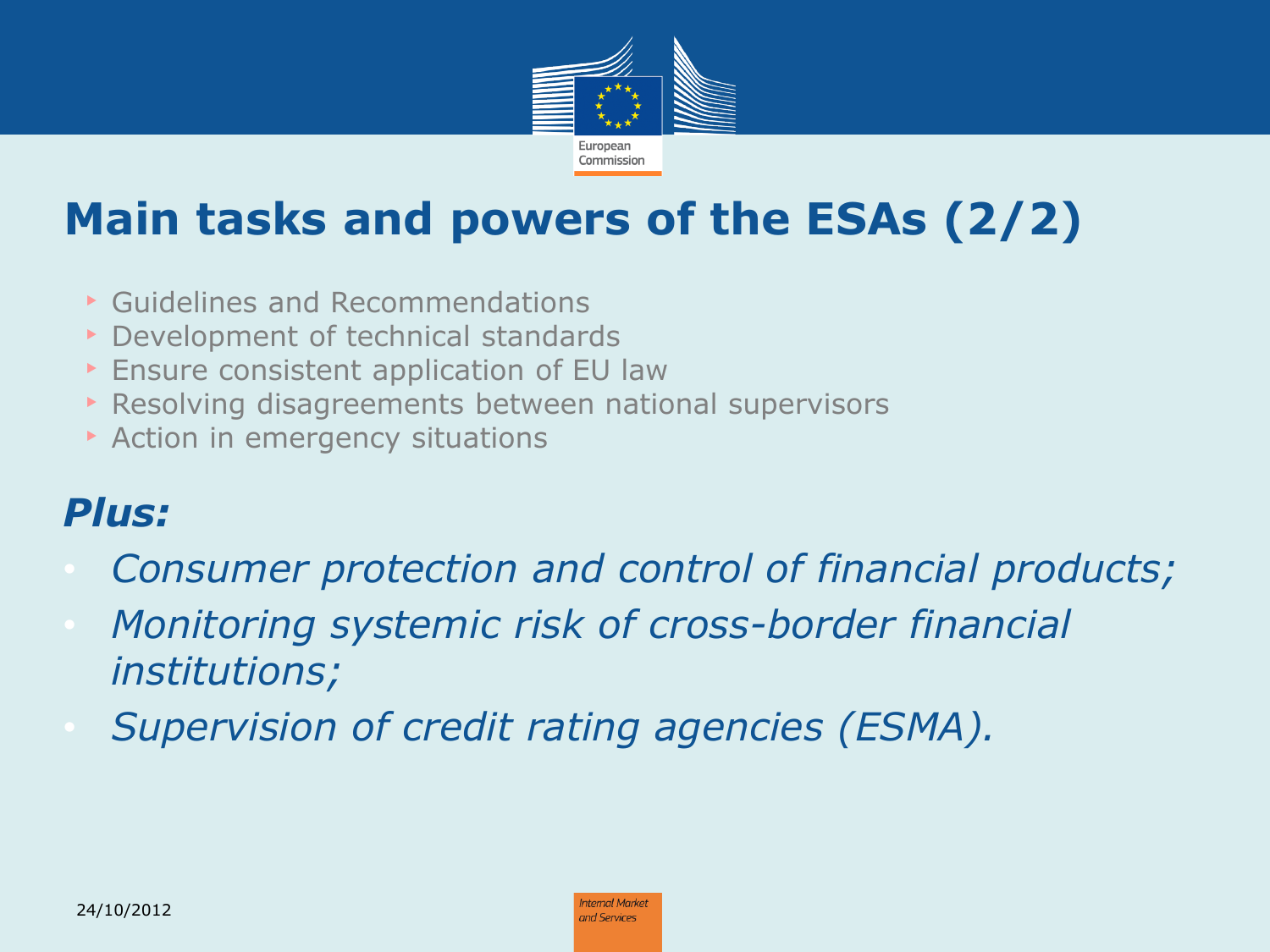

#### **Achievements of the ESFS so far…**

- System in place since 2011.
- ESAs were established quickly.
- ESAs have rapidly asserted their independence from the Commission and have not hesitated to input their views in the legislative process.
- Active engagement in international bodies.
- Each of the ESAs has also delivered individual achievements:
	- **stress testing and recapitalisation exercise (EBA),**
	- **assuming the role of the EU's supervisor of CRAs (ESMA), or**
	- **providing detailed advice on the reform of occupational pensions (EIOPA)**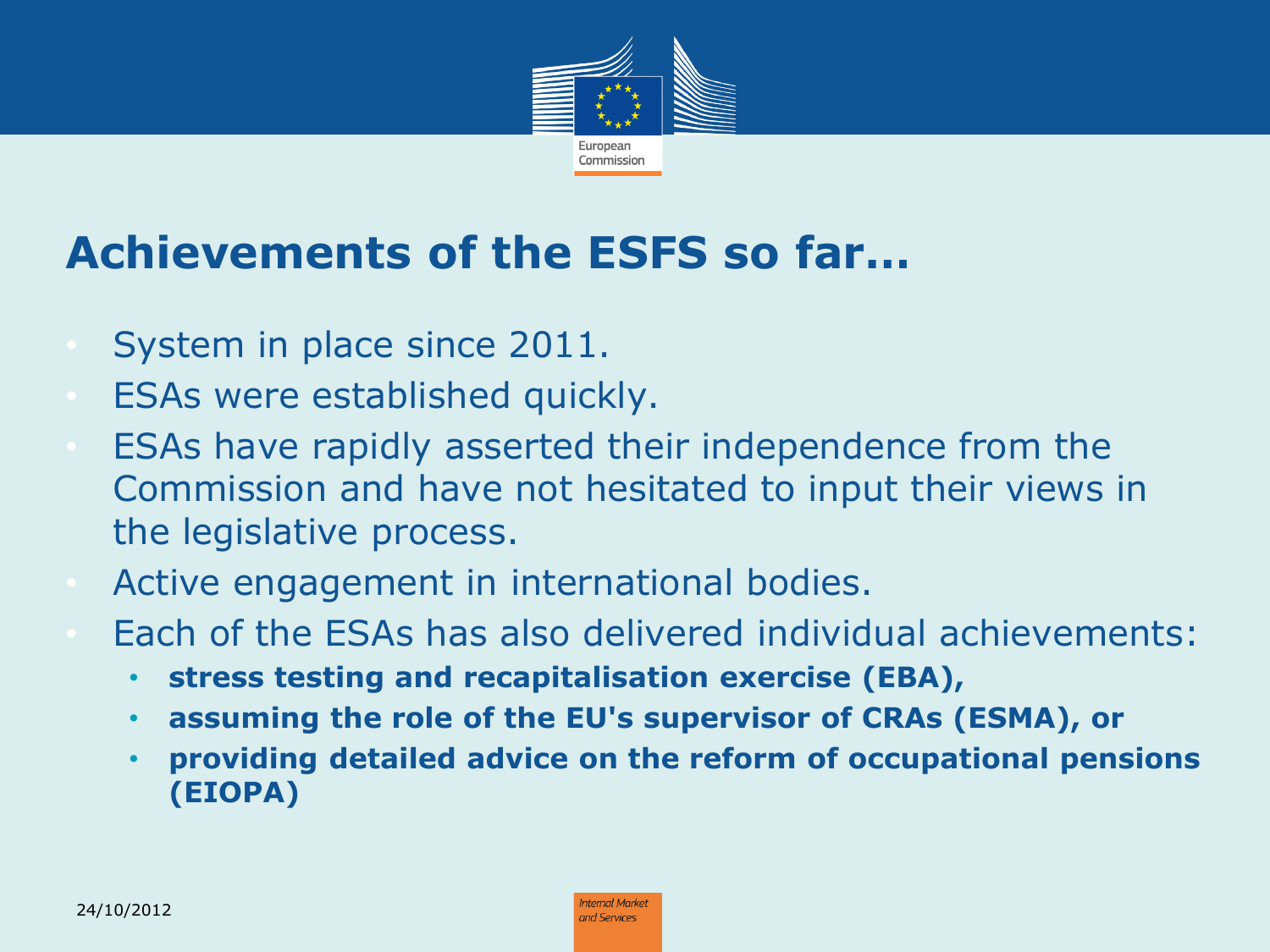

#### **… but also challenges**

- need to ensure good cooperation between the ESAs and the ESRB;
- The ESAs have relatively few resources for a growing number of tasks;
- The ESAs have yet to use their power to adopt binding decisions;
- The development of the ESAs' competences in respect of consumer protection and product supervision;
- The functioning of the Board of Supervisors as a body to take decisions in the sole interest of the Union.

#### **ESFS review next year will have a closer look at the functioning of the ESAs and the ESFS.** 24/10/2012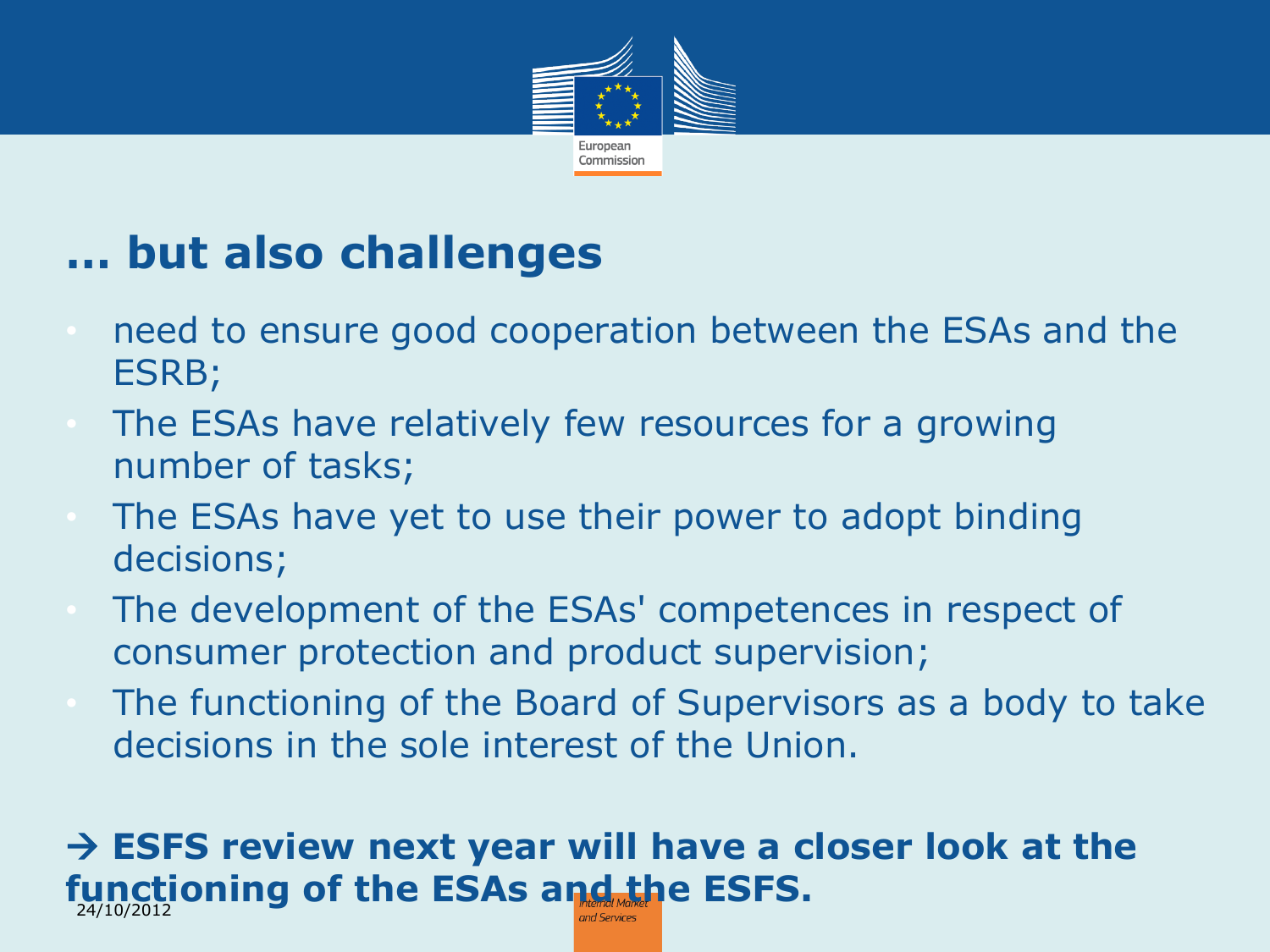

# **The single supervisory mechanism (SSM) and the Banking Union**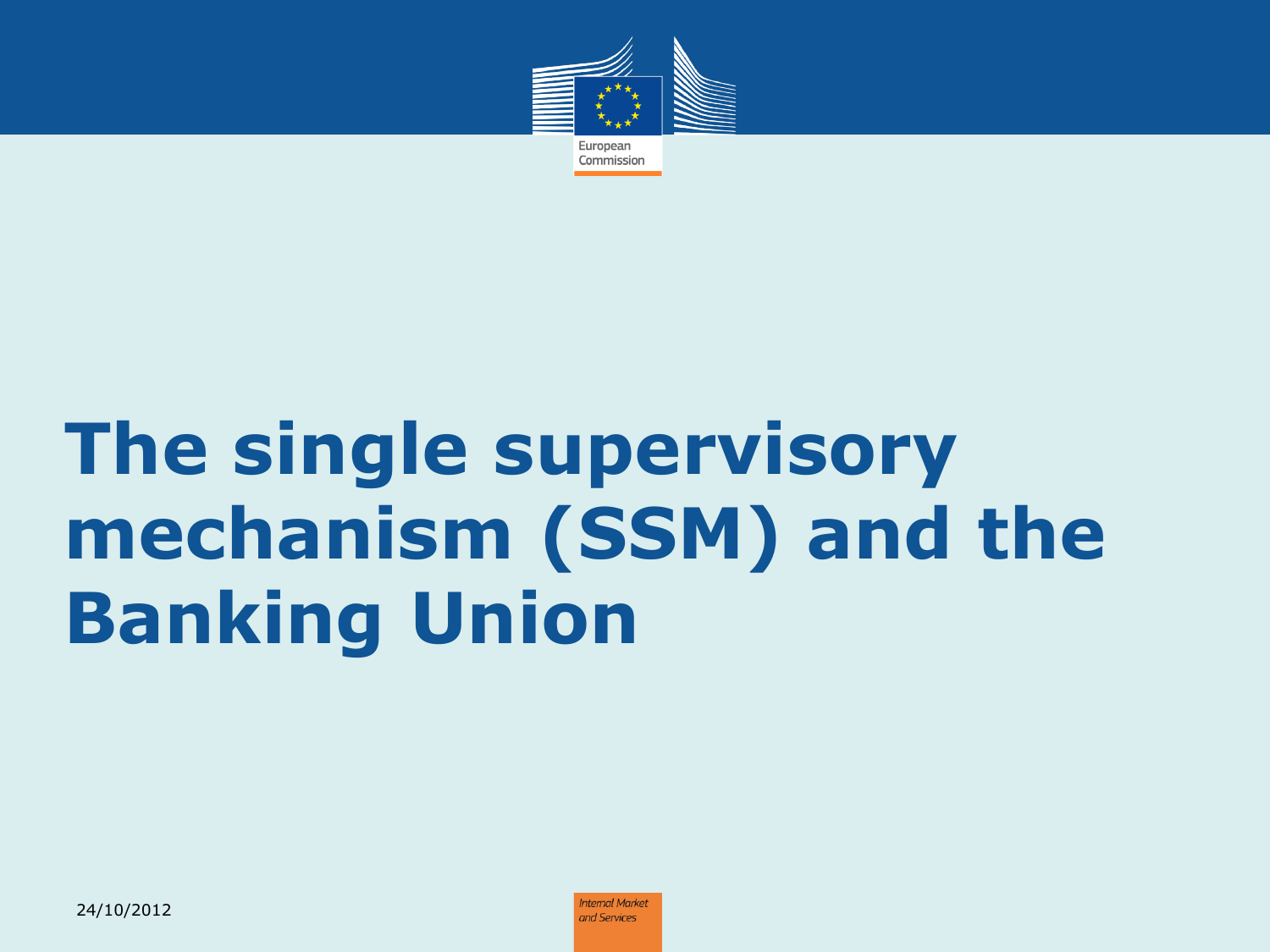

#### **European Council on 28/29 June asked for a SSM**

• **Euro area Heads of State or Government statement of 29 June**

*"The Commission will present Proposals on the basis of Article 127(6) for a single supervisory mechanism shortly. We ask the Council to consider these Proposals as a matter of urgency by the end of 2012. When an effective single supervisory mechanism is established, involving the ECB, for banks in the euro area the ESM could, following a regular decision, have the possibility to recapitalize banks directly."*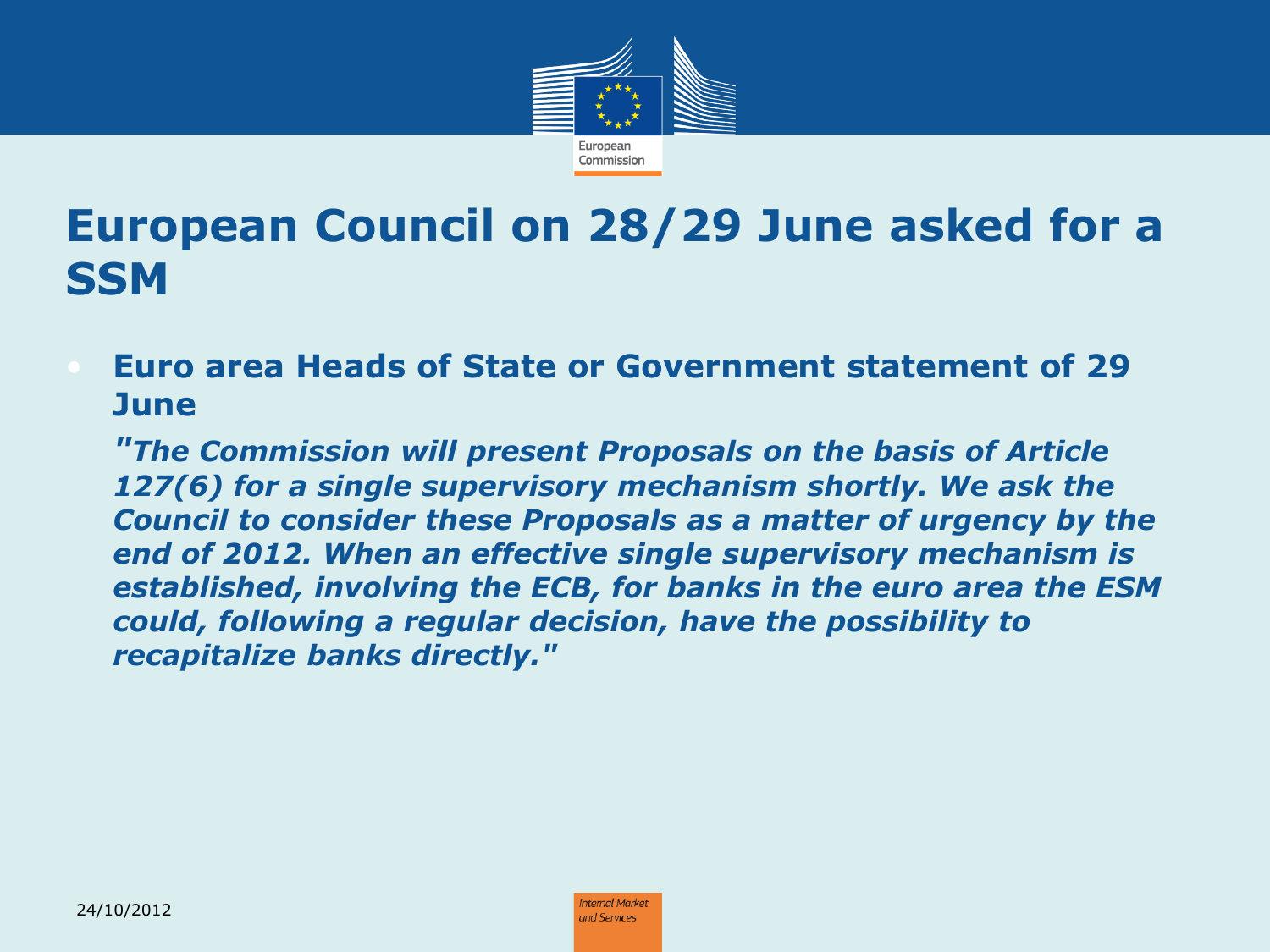

#### **Why do we need a Banking Union?**

- *Necessary for achieving a genuine EMU.*
- *Break the negative feedback loop between sovereigns and banks.*
- *Prevent bank runs and strengthen overall financial stability.*
- *Preserve the single market.*
- *Single supervision is the precondition for the introduction of potential direct recapitalisation of banks by ESM.*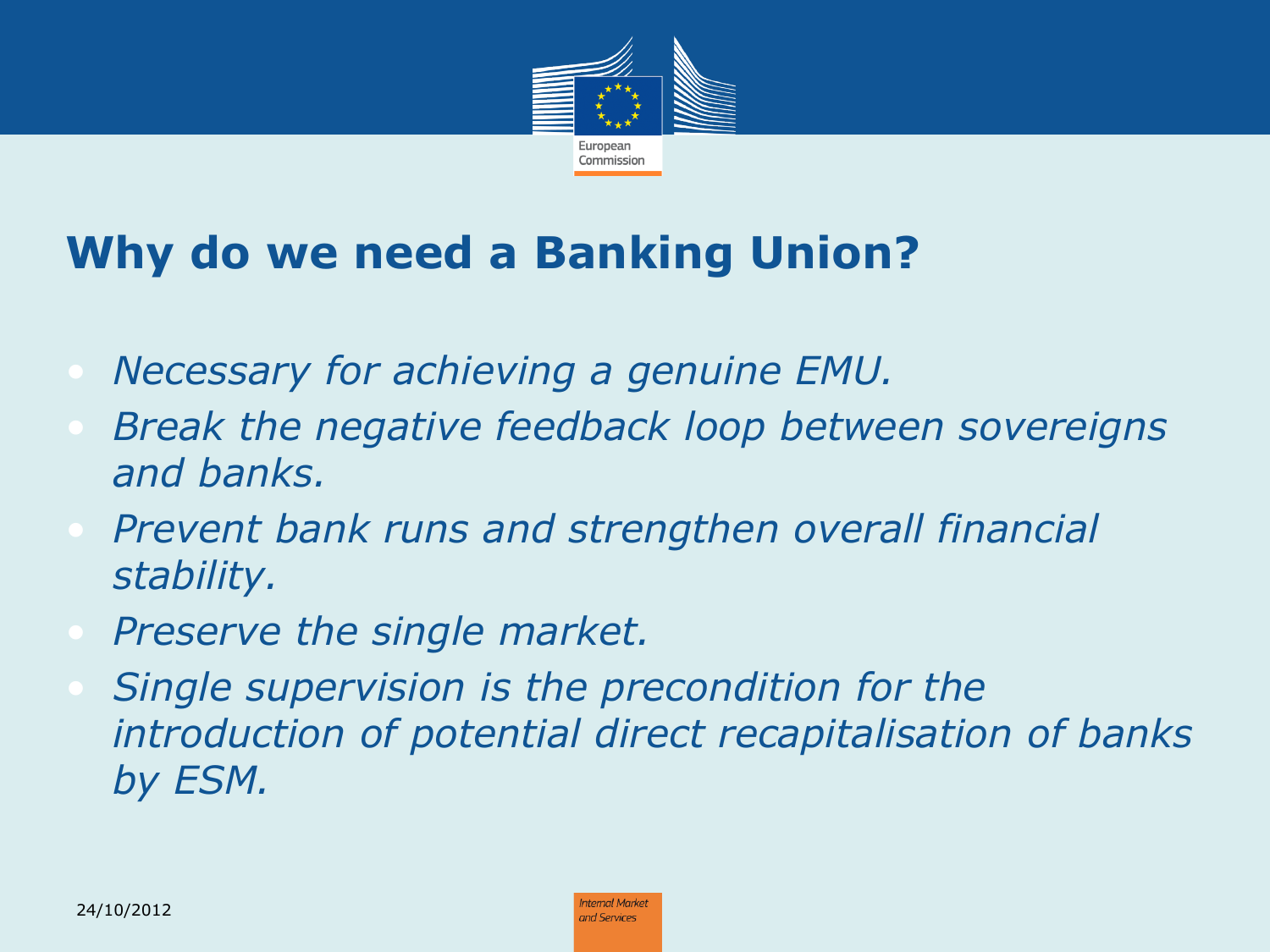

#### **Key elements of the Banking Union**

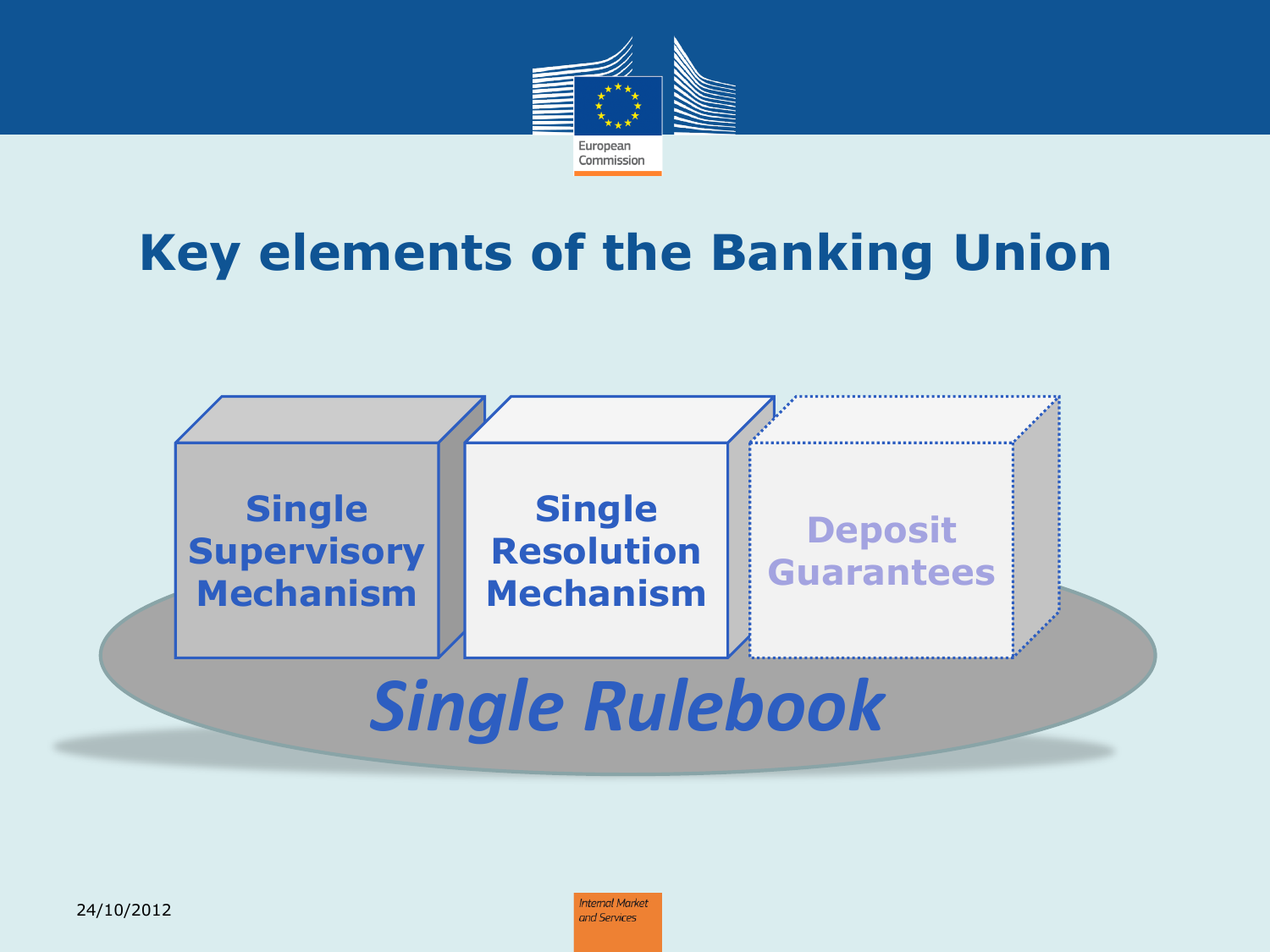

### **Roadmap towards the Banking Union**

| 12 Sep 2012                                                                                                                                                                      | <b>By end 2012</b>                                                                                                                                                                                                                         | 2013                                                            |  |
|----------------------------------------------------------------------------------------------------------------------------------------------------------------------------------|--------------------------------------------------------------------------------------------------------------------------------------------------------------------------------------------------------------------------------------------|-----------------------------------------------------------------|--|
| • Communication on<br><b>Banking Union;</b><br>• Proposal for a Council<br>Regulation establishing<br>the SSM;<br>• Proposal for a<br>Regulation amending<br>the EBA regulation. | • Reach agreement on:<br>• SSM and EBA<br>regulation;<br>• Existing DGS<br>proposal;<br>• CRR/ CRD IV;<br>• Existing crisis<br>management<br>proposal.<br>• Report of the four<br>presidents for the<br>"achievement of a<br>genuine EMU". | • Entry into force of<br>SSM, phasing-in of ECB<br>supervision. |  |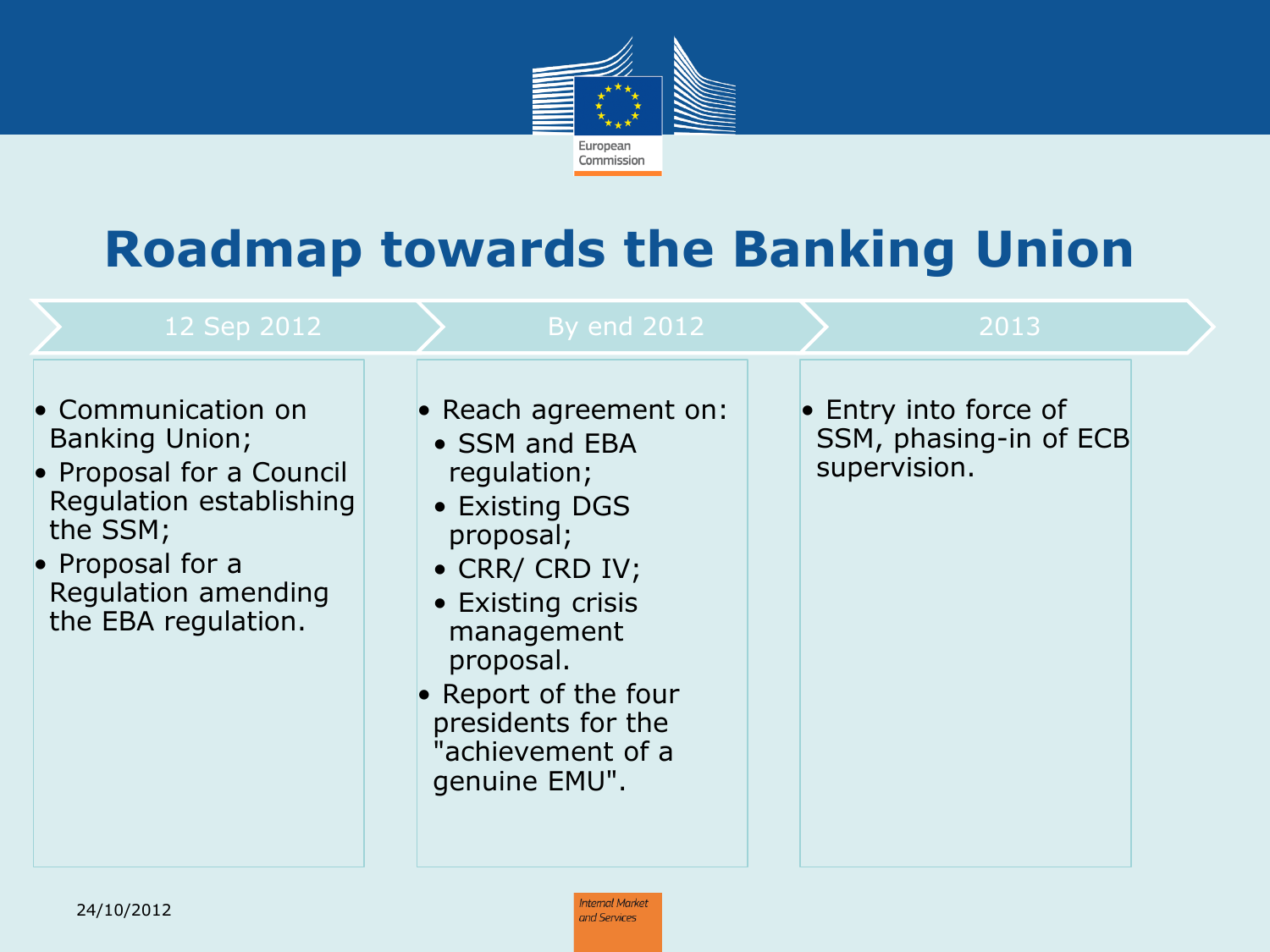

### **Single Supervisory Mechanism**

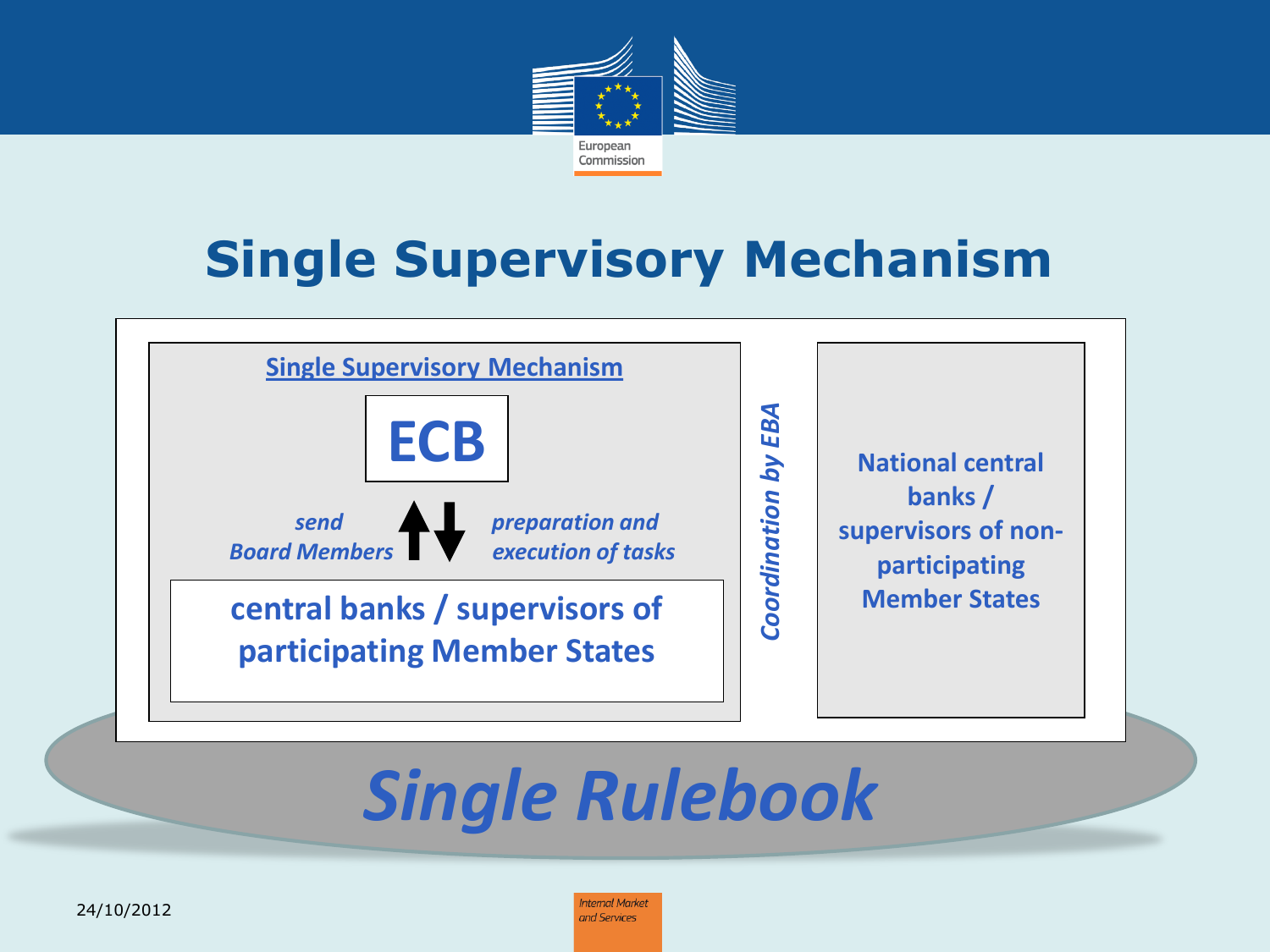

## **Internal market dimension**

- *Banking union must not compromise the unity and integrity of the single market based on the single rulebook.*
- *Proper functioning of EBA to further develop the single rulebook and support convergence of supervisory practices.* 
	- **Modification of EBA regulation to ensure EBA powers apply also to ECB, while taking into account ECB status.**
	- **Amendments of voting modalities (simple majority) to affirm the integrity of the internal market and balanced decision-making.**
- *SSM will not alter balance between home and host MS*
	- **Powers of non-participating MS are not affected (e.g. colleges)**
	- **For participating MS, ECB tasks include both current home and current host tasks**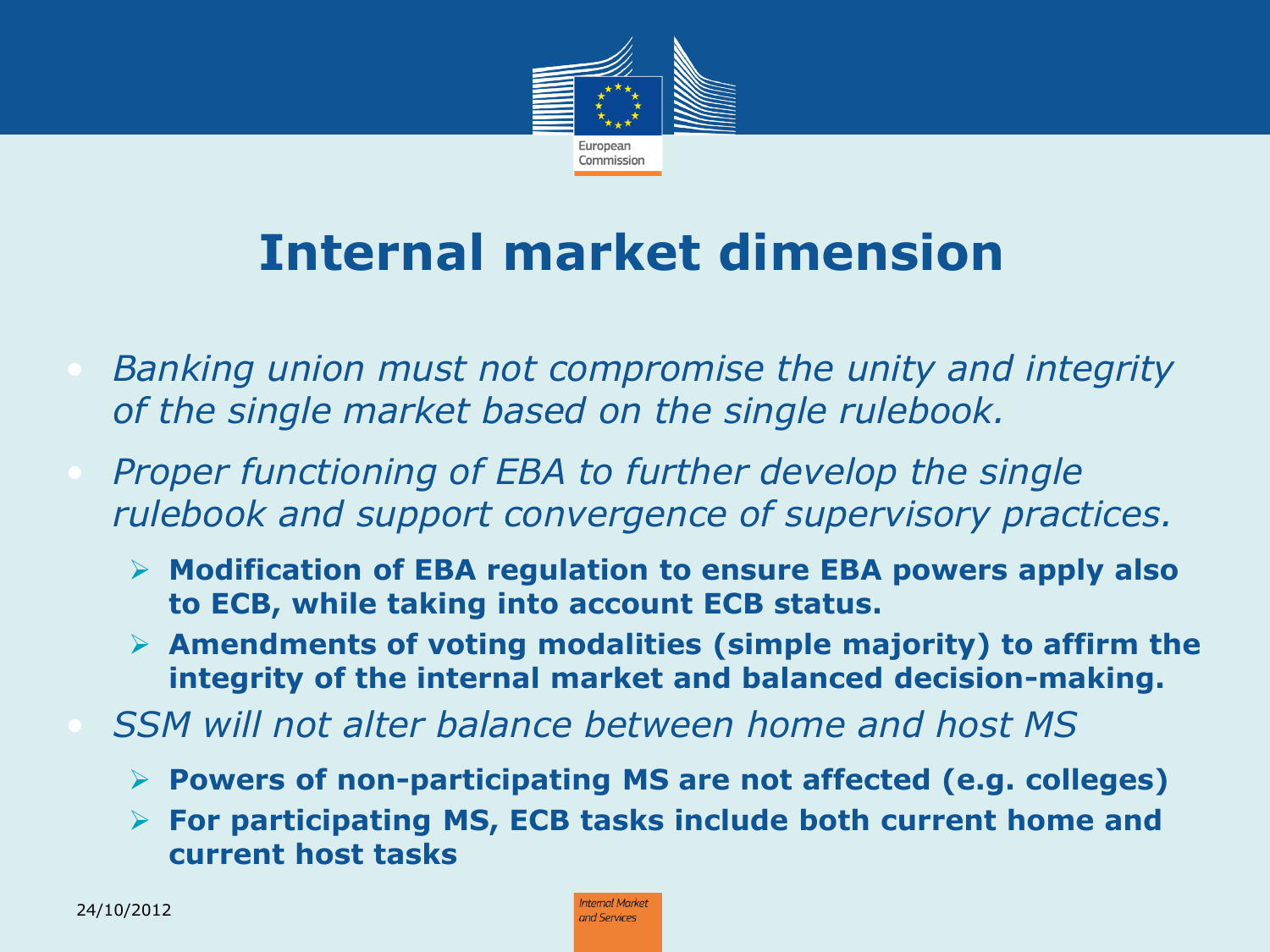

#### **Scope and organisation**

- *SSM covers all banks in the euro area.*
	- **Even smaller banks can pose threat to financial stability.**
	- **A two-tier system would introduce asymmetries in the internal maket and be inherently unstable.**
	- **Phase in: 1/1/2013 – start; 1/7/2013 – major cross-border banks; 1/1/2014 – all banks.**
- *SSM can only work based on a strong role for national supervisors.*
	- **National supervisors are an integral part of the SSM**
	- **Can carry out day-to-day verifications and other supervisory activities to prepare and implement ECB acts.**
	- **All tasks not conferred on the ECB will remain with national supervisors.**  24/10/2012**Internal Market**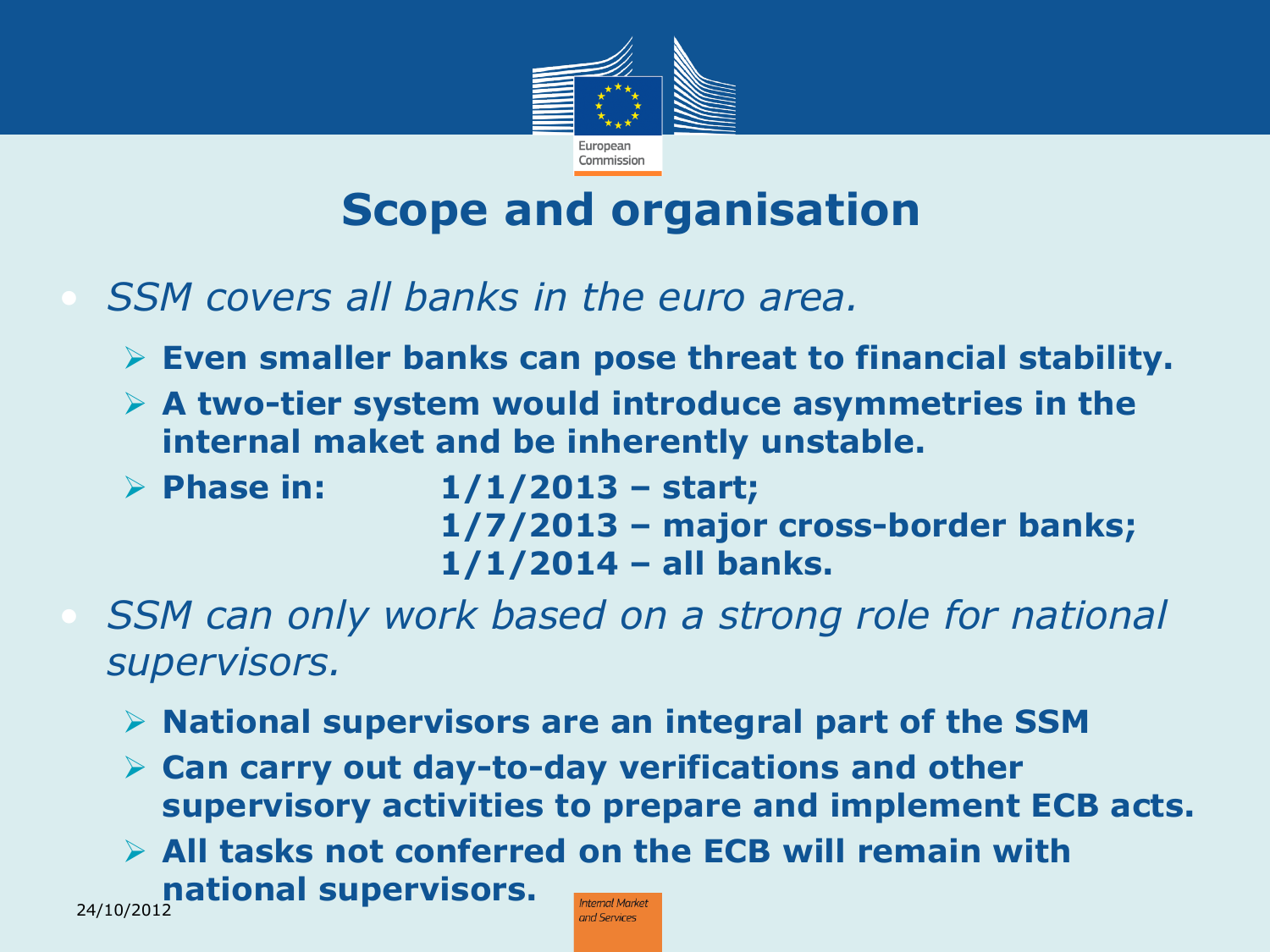

### **A Euro area SSM open to other MS**

• *All Euro-area Member States shall participate.*

• *Non-Euro area countries may join by establishing a close cooperation between their competent authorities and the ECB.*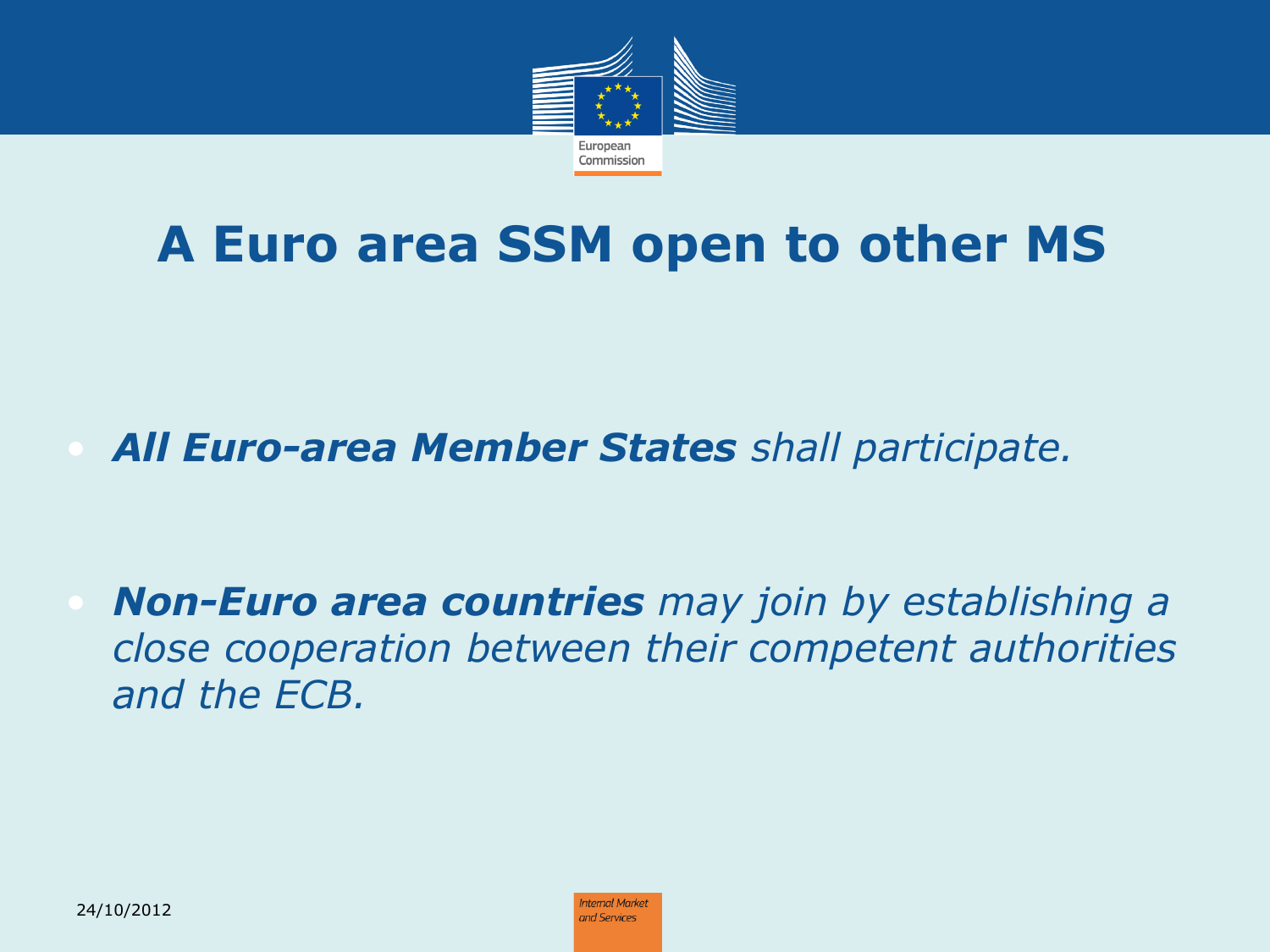

### **Tasks of the ECB**

- *Specific key supervisory tasks will be conferred on the ECB. Notably:*
	- **Authorize** banks;
	- Ensure compliance with **minimum requirements on capital, leverage and liquidity**;
	- **Supervisory review** of banks' risk profile ("**Pillar 2**");
	- Apply **capital buffers and other macro-prudential measures**;
	- **Early intervention measures** where a bank breach requirements (coordinating with resolution authorities)**.**
- *Other tasks remain with national supervisors.*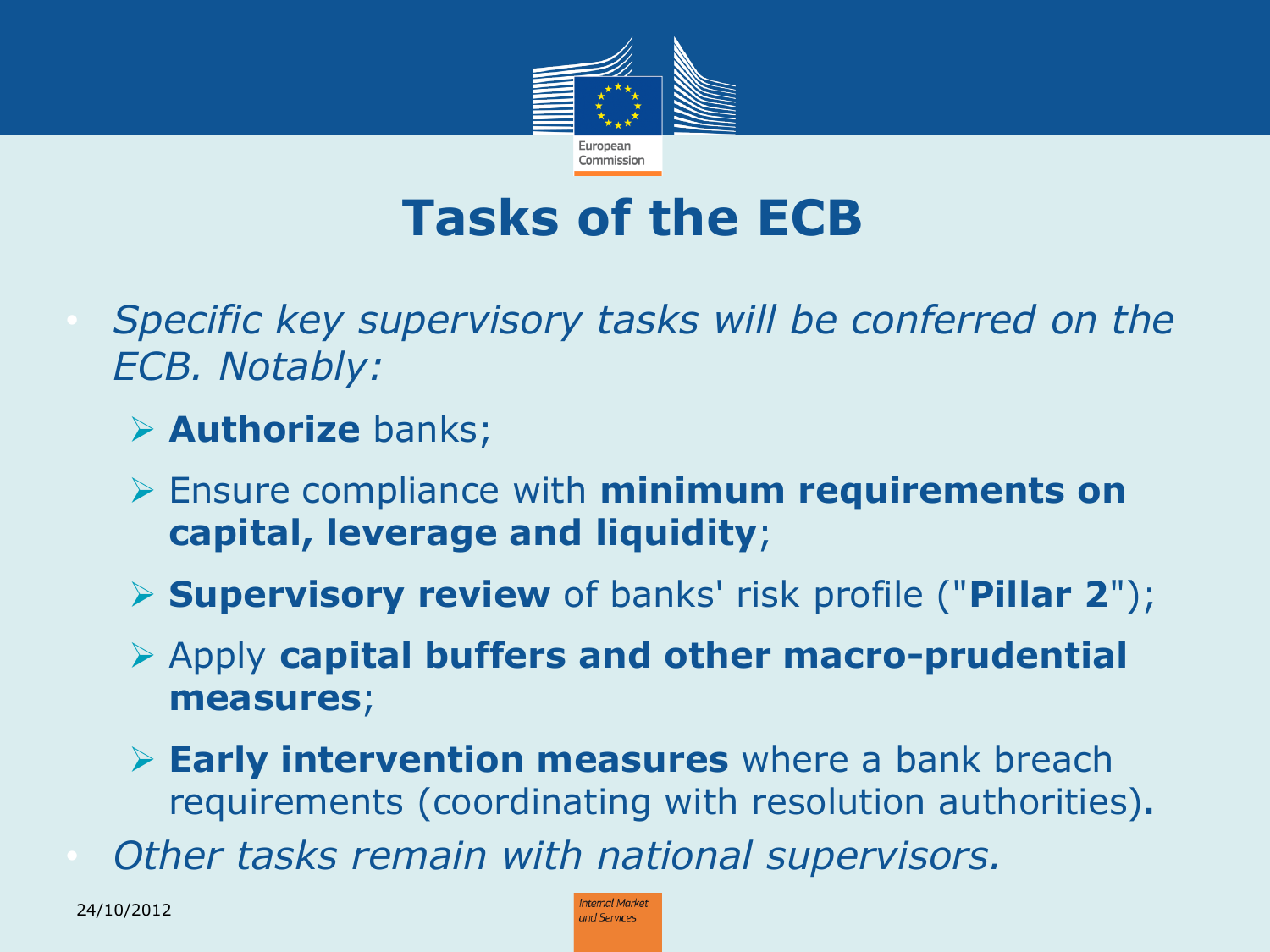

## **Independence and accountability**

- *Independence of the ECB when carrying out banking supervision is balanced by strong accountability provisions.*
- *Separation of monetary policy tasks from supervisory tasks*
	- $\triangleright$  All preparatory and executing activites will be carried out by bodies separated from those responsible for monetary policy.
	- $\triangleright$  Supervisory board will be set up. ECB Governing Council can delegate certain tasks and decision-making powers to this board.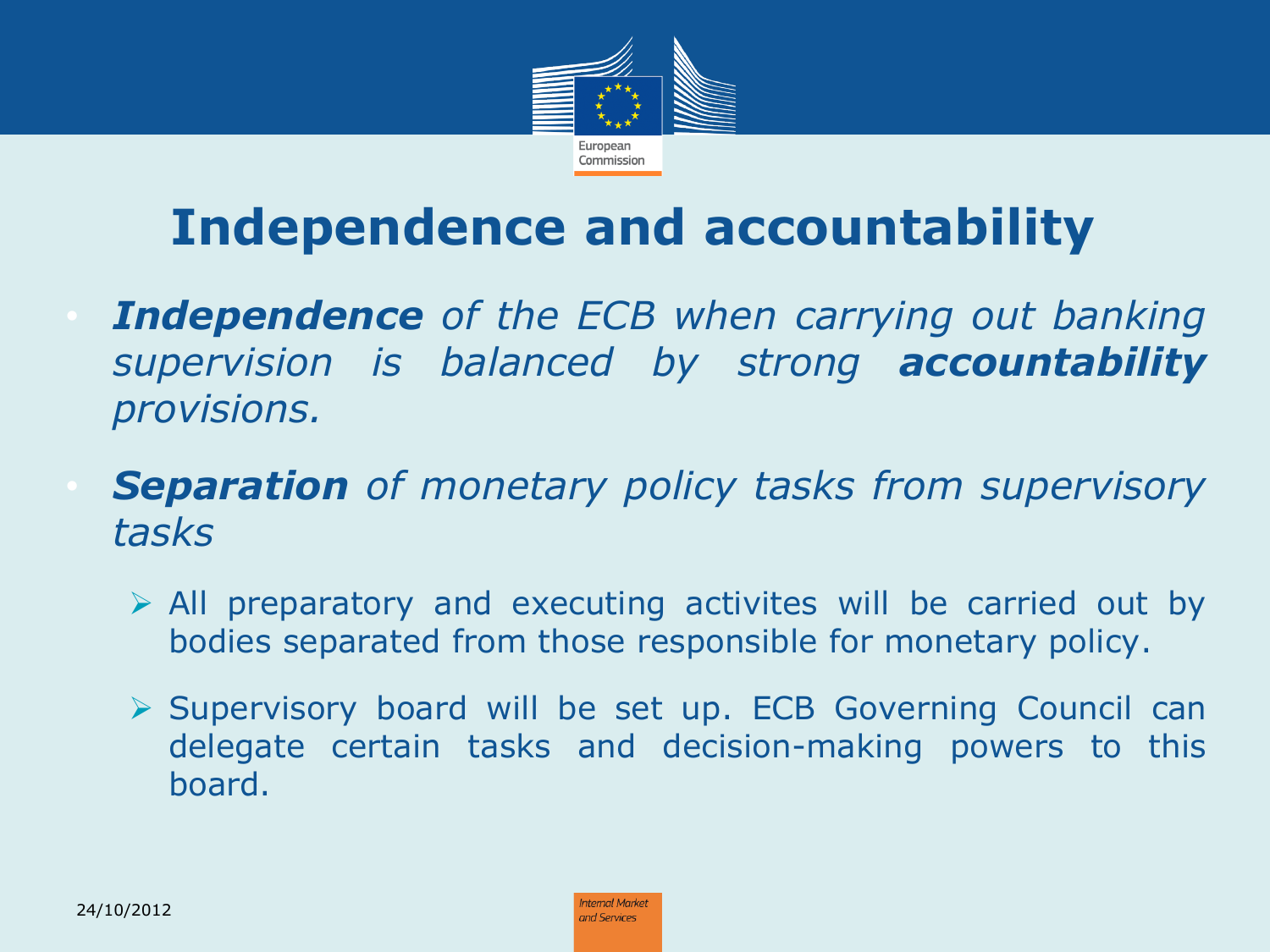

#### **European Council from 18 October confirmed main elements of COM proposals**

- Reach agreement on legislative proposals by 1 January 2013;
- Clear separation of monetary policy from supervision;
- Ensure equitable treatment and representation of both euro and non-euro area Member States participating in the SSM;
- Distribution of tasks between national supervisory authorities and the ECB. ECB will be able to carry out direct supervision
- Balanced solutions needed for voting modalities in EBA.